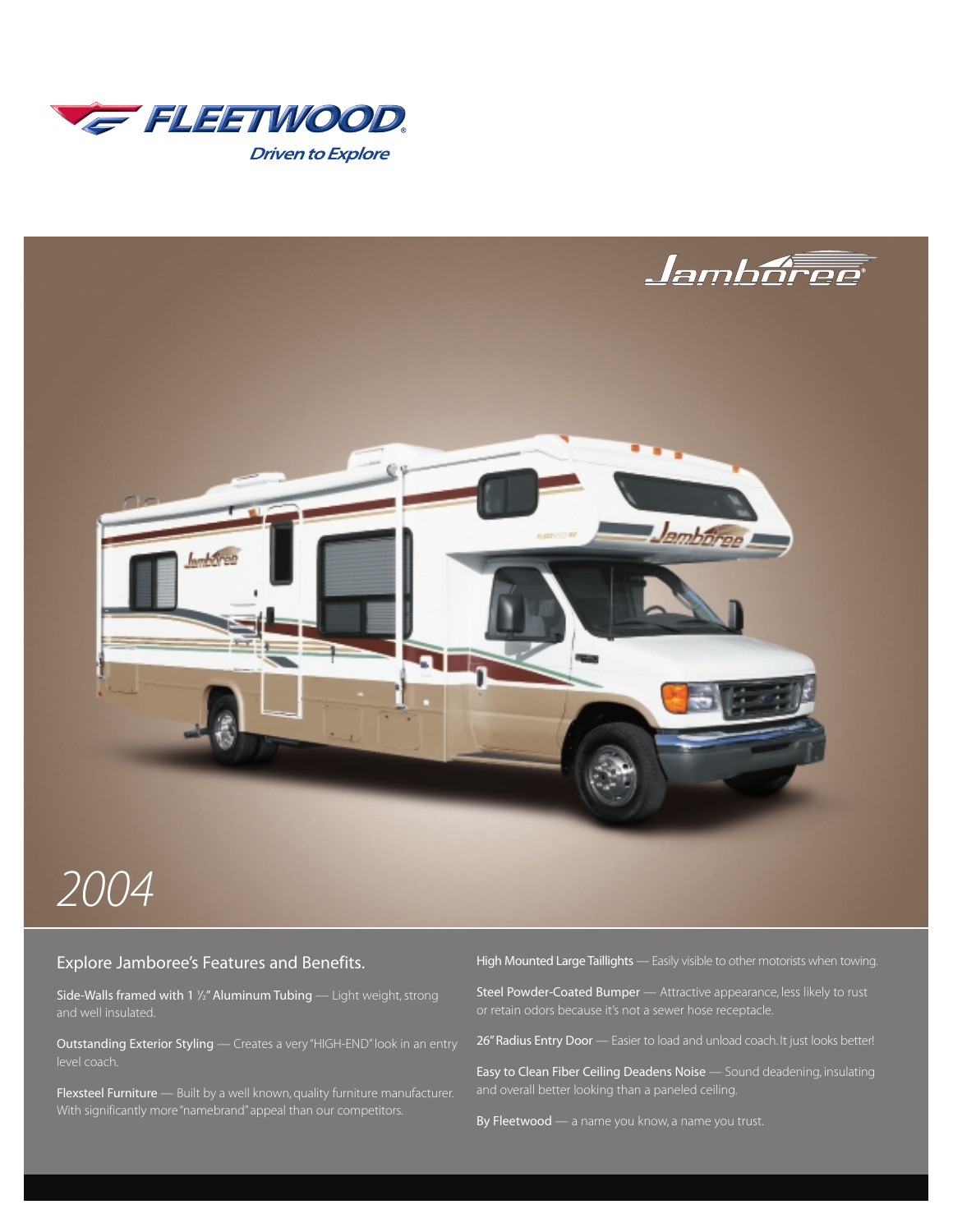## **Model***23E*

- Sofa Bed
- Roomy Cabover Bed
- Dinette
- Rear Kitchen
- Large Wardrobe
- Fully Enclosed Bathroom



# **Model***24D*

- Dinette
- Roomy Cabover Bed
- Lounge Chair
- Double Bed or Optional Bunk Beds
- Fully Enclosed Bathroom



# **Model***26G*

- Dinette
- Roomy Cabover Bed
- Sofa Bed
- Large Wardrobe and Pantry Storage
- Fully Enclosed Bathroom
- Large Rear Storage Trunk



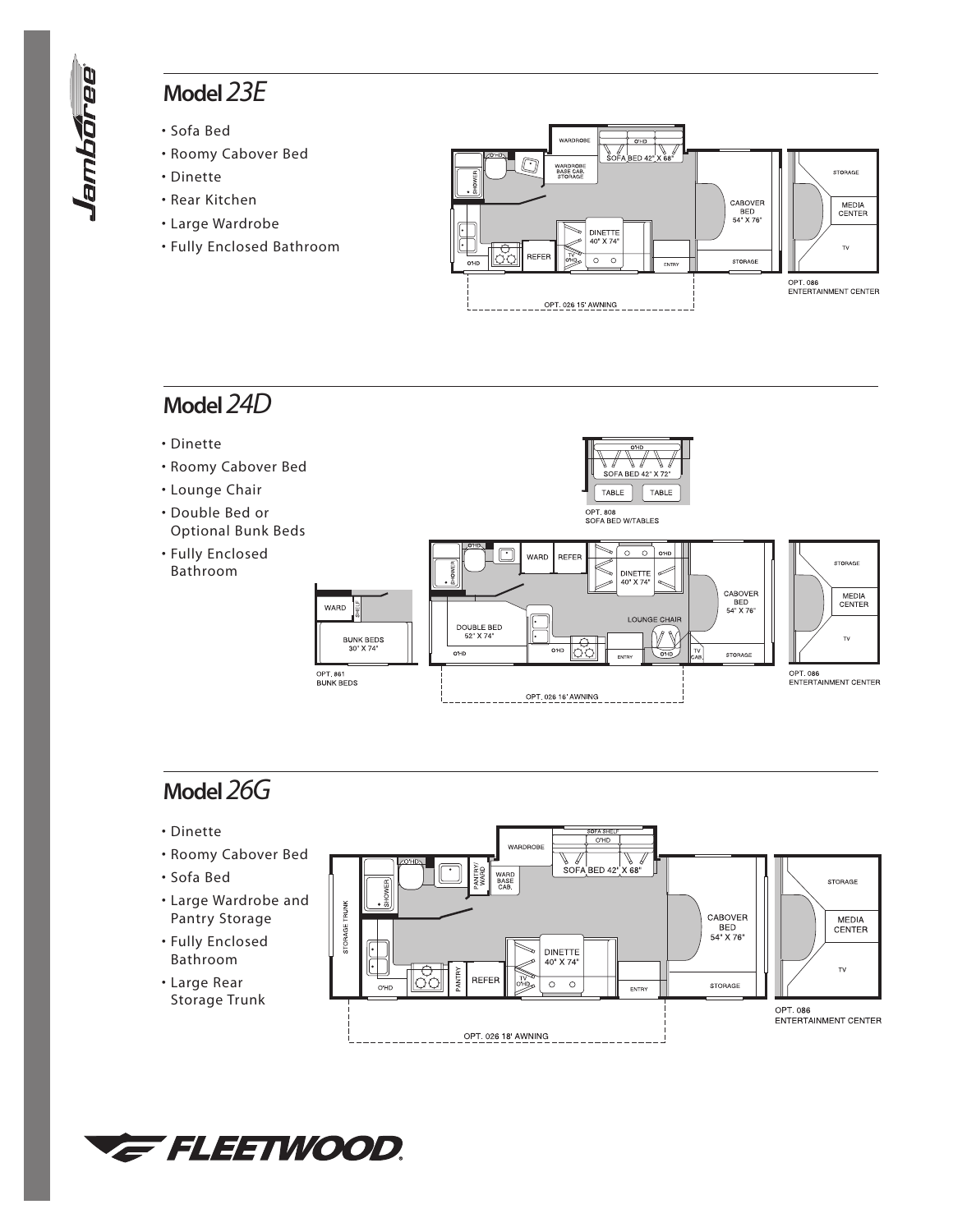## **Model***26Q*

- Dinette
- Roomy Cabover Bed
- Lounge Chair
- Queen Bed
- Plenty of Wardrobe Storage
- Fully Enclosed Bathroom
- Large Exterior Storage Bay



## **Model***29V*

- Sofa Bed and Dinette
- Roomy Cabover Bed
- Split Bathroom
- Choice of 3 Bedroom Configurations



OPT. 835<br>TWIN BEDS W/NIGHTSTAND

WARD

OPT. 863

Ĕ

NIGHT<br>STAND



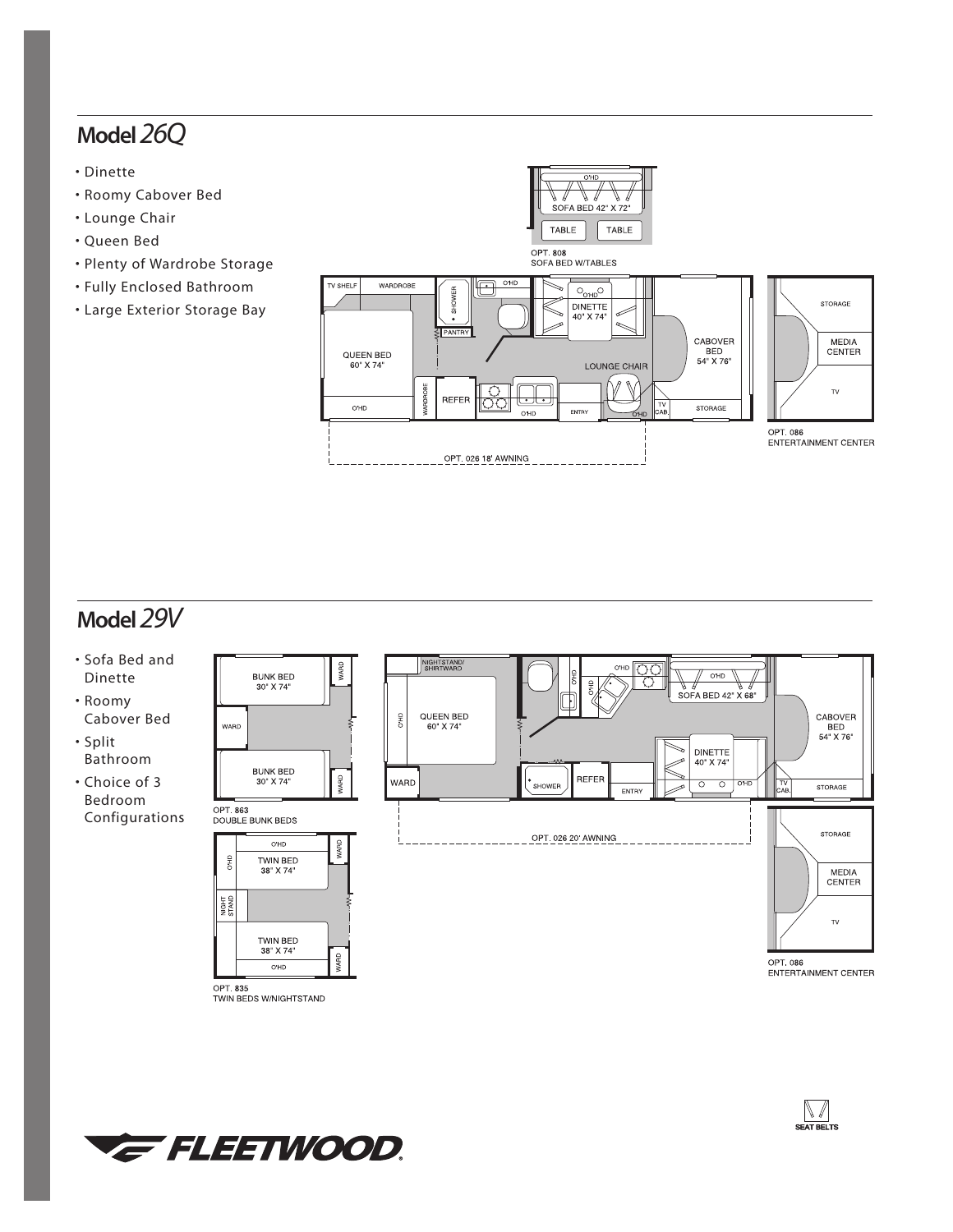# **Standard Features**

#### **Exterior Automotive**

- Chassis—Ford® E450, 6.8L Triton™ V10 w/305 hp, Dual Airbags, 4W Anti-Lock Brakes, Automatic 4-Speed Transmission w/Overdrive
- Trailer Hitch—Class III (5,000 lbs. Rating)
- 7-Pin Hitch Plug
- Stainless Steel Wheel Liners

#### **Interior Automotive**

- Power Windows & Door Locks
- Flexsteel® Adjustable/Reclining Bucket Seats w/Armrest (Ford)
- Chassis Supplied—Heating & Air Conditioning, Cigarette Lighter/12V Power Supply, Intermittent Windshield Wipers, Power Steering w/Tilt Wheel, Cruise Control, Sunvisors (2), Dome Light, Beverage Cup-Holders, Map Pocket
- Privacy Curtain Panel

#### **Exterior**

- High-Gloss Tuff Coat™ Smooth Fiberglass Exterior
- 1-Pc. Crowned Roof w/Tuff-Ply™ Covering
- Corrosion Resistant Aluminum Tube Hull Framing
- Vacu-bond® Hull Lamination Process
- Undercoating—Automotive Quality Undercarriage Protection
- Steel Running Boards
- Molded Rear Wheel Trim Flares
- Molded Front Transition Trim
- Molded Rear Wall/Ceiling Transition Trim
- Rear Ladder
- Breakaway Side Mirrors
- AC Duplex GFI Receptacle on Patio Side
- Windows—Radius Tinted
- Large Storage Bay—Multi-Door Compartment Access w/Smaller Storage Wells for Convenient Cargo Organization, Strut Assisted Doors (26Q Only)
- Entry Door w/Screen Door & Deadbolt Lock
- Porch Light w/Interior Switch
- Painted Skirts

#### **Interior**

- 54" X 76" Cabover Bed w/Patented Slider Bunk Operation, Privacy Curtain, Roof Vent & Sliding Side Windows
- Cabover Bunk Ladder
- Ceiling Lights w/Wall Switches at Entry & Lavy
- Day/Night Pleated Shades—Living Area
- Night Pleated Shades—Bedroom (N/A on 23E or 26G)
- Cup-holders (2) in Dinette
- Large Viewing Window in Dinette
- Carpet w/Pad & Vinyl Flooring in Galley & Lavy
- Telephone/Modem Jack w/Exterior Jack Input

#### **Cabinetry**

- Raised Panel Doors w/Hardwood Frames
- Windsor Birch Woodgrain
- Drawer Boxes—Real Wood Construction

#### **Galley**

- Sink—Residential Size Double Bowl
- Faucet—Single Lever Control
- Rangehood w/Light & Fan
- 3-Burner Range w/High-Output/Piezo Ignitor & Oven
- Microwave Oven—1.0 cu. ft. w/Touch Panel
- Refrigerator/Freezer—Dometic® 6 cu. ft.
- Flip-Top Extension (N/A on 23E or 26G)

• Kitchen Convenience Package—Spice Rack, Knife Holder, Paper Towel Holder, Sink Cover/Cutting Board, Silverware Drawer • Decorative Wall Border

#### **Bath**

- Shower Surround/Pan—Molded ABS (26Q and 29V Only)
- Shower/Tub Surround/Pan—Molded ABS (23E, 24D and 26G Only)
- Shower Head w/Flexible Hose Extension
- Rectangular Sink w/Dual Control Faucet
- Medicine Cabinet—Wood Construction
- Mirror—Wall Mounted
- Skylight/Roof Vent w/12V Fan
- Toilet—Marine Style w/Tissue Roll Holder
- Bath Door—w/Residential Passage Lock and Towel Bars

#### **Bedroom**

- Bedspread w/Pillow Shams (N/A on 23E or 26G) • Mattress—Innerspring (N/A on 23E or 26G)
- Double Bed (24D Only)
- Queen Bed (26Q and 29V Only)
- TV Shelf w/12V & Cable Jacks, AC Receptacle (24D, 26Q and 29V Only
- Reading Lights—Adjustable (N/A 23E or 26G)

#### **Furnishings**

- Furniture—Quality Construction by Flexsteel®
- Sofa—Jackknife w/Armrests & Snack Tray/Convertible for Sleeping (23E, 26G and 29V Only)
- Dinette—Convertible for Sleeping
- Lounge Chair—Swivel Base w/Dual Lock Position (24D and 26Q Only)

#### **Entertainment**

- Video Ready Package—Retractable TV Antenna, Amplified Antenna Booster, Interior Jacks w/12V & Coax Cable Ports, Coax Cable, Exterior Park Cable Input Jack
- Radio (Cab)—AM/FM/CD
- 4 Speakers—(2) in Cab Doors, (2) Ceiling Mounted

#### **Coach Support Systems**

• Monitor Panel—Auxiliary & Chassis Battery Condition Check, Holding Tank Levels, Fresh Water Tank Level, LP Gas Tank Level, All Level Readings in 1/4 Increments, DSI Water Heater Switch w/Lighted Indicator, Water Pump Switch w/On Indicator Light, Battery Disconnect Switch, Generator Start/Stop Switch & Hour Meter

- Auxiliary Battery—12V (N/A on 23E or 26G)
- Auxiliary Batteries—Dual 6V Deep Cycle (23E and 26G Only)
- Battery Compartment—Molded Cross-Link Polyethylene Container & Lid Easy Access for Battery Maintenance & Electrical Components Check
- Auxiliary Start Circuit—Emergency Start Assist Switch on Dash
- Battery Disconnect—Auxiliary Battery(ies), Switch on Monitor Panel
- AC/DC Load Center w/12V Converter/Battery Charger
- Shore-Line Power Cord—30-Amp, 30' Long, Compartment Storage
- Roof Vent—Bedroom (N/A 23E or 26G)
- Air Conditioner—13,500 BTU/Ducted (23E, 24D, 26G and 26Q Models Only)
- Air Conditioner—15,000 BTU/Ducted (29V Only)
- Furnace—25,000 BTU, Auto-Ignition, Ducted, Wall Mtd. Thermostat (23E and 24D Only)
- Furnace—30,000 BTU, Auto-Ignition, Ducted, Wall Mtd. Thermostat (26Q, 26G and 29V)
- Generator—Onan® 4.0kw Microquiet
- Fresh Water Plumbing—Cross-Linked Polyethylene Tubing
- Water Heater—6 Gallon, Electronic Ignition, LP Gas
- Water Heater Bypass Valve—Fresh Water System Winterization
- Water Pump—12V, Demand Operation
- Water Pump Controller—On/Off Switches at Galley, Lavy & Optional Exterior Wash Unit
- Water Tank Drain
- City Water Hook-Up

**Safety**

Front Seats

Restraint System

Seating Positions • Smoke/Detector/Alarm

Patio Receptacles • Entry Assist Handle **Slide-Out**

are towing.

**Options**

**Spare Tire** 

**Exterior**

**Galley**

**Bedroom**

• Sewer Hose Compartment—Located Near Holding Tank Dump Valves

• 3-Point Seat Belts—Driver and Passenger

• Driver/Passenger Airbag Supplemental

• Lap Belts—At Selected Living Area

• Carbon Monoxide Detector/Alarm • Fire Extinguisher—10 BC

• GFI Circuit Protection—Galley, Lavy,

• Living Room—Wardrobe/Sofa w/Debris

\* The chassis manufacturer recommends the installation of a supplemental brake control system to activate the brakes on the vehicle or trailer you

• Wash Unit—Dual Control Faucet, Shower Hose w/Flexible Hose, Water Pump On/Off Switch

• Convertible Sofa w/Table (24D and 26Q Only)

• Dual Auxiliary Batteries—Dual 6V (24D, 26Q and 29V Models Only) (Standard on 23E and 26G)

Awning (23E and 26G Only)

**Exterior Automotive**

**Interior Automotive**  • Custom Dash Appliques

• Power/Heated Side Mirrors • Awning—Patio Cover • Electric Power Entry Step

• Water Filtration System

• Twin Beds (29V Only)

**Entertainment**

12V/110 Receptacles **Coach Support Systems**

• Holding Tank Heater

• Bunk Beds w/Cushions (24D Only) • Double Bunk Beds w/Cushions (29V Only)

• 13" Color TV w/Remote and VCP • Entertainment System—27" Panasonic TV. Panasonic Hi-Fi VCR, Media Storage Center • Exterior Entertainment Center—w/AM/FM/CD Player and Auxiliary Speaker, Coax Cable and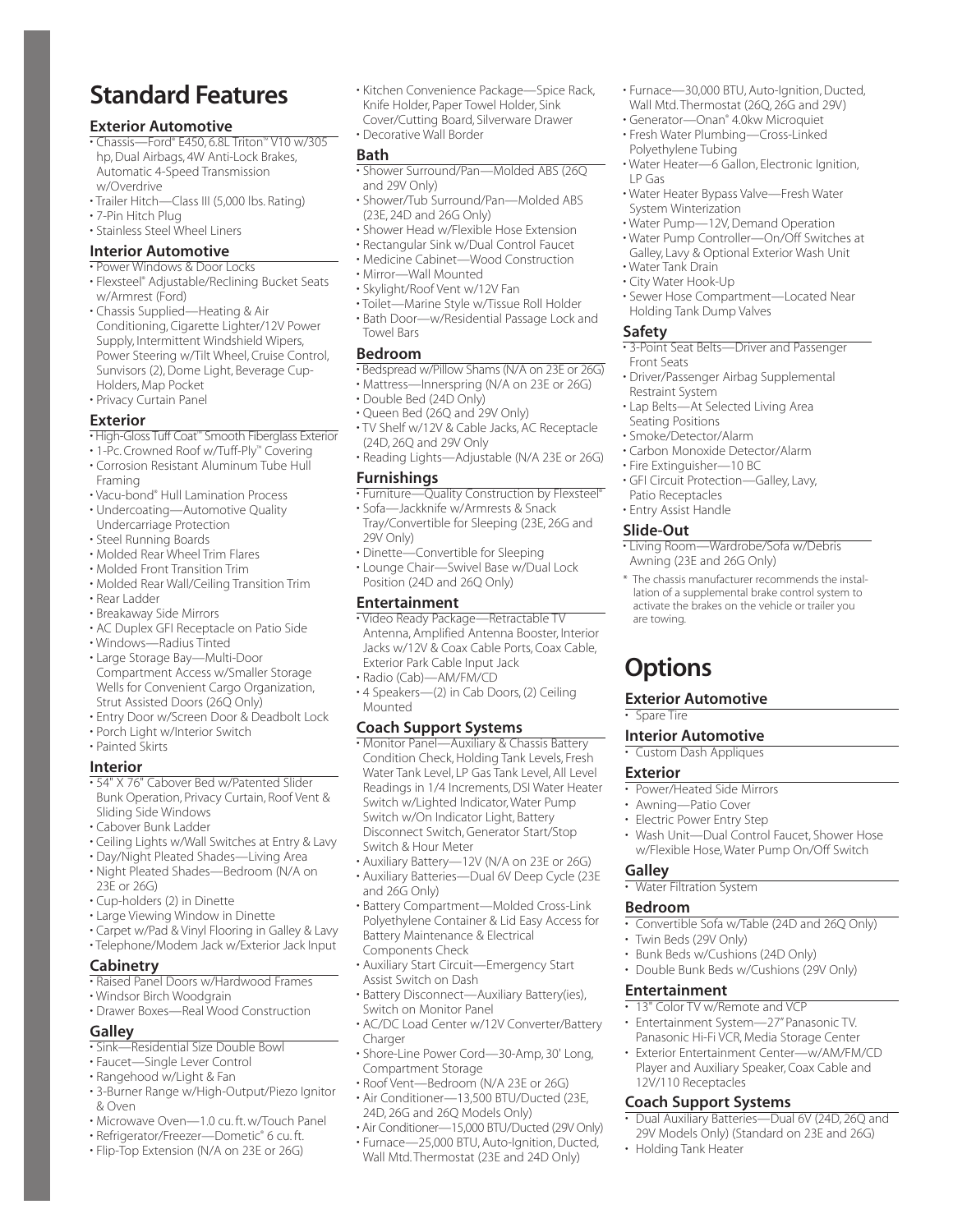| Ford <sup>®</sup> Chassis                              | 23E     | 24D     | 26G      | <b>26Q</b> | 29V     |
|--------------------------------------------------------|---------|---------|----------|------------|---------|
| Engine Liters                                          | 6.8     | 6.8     | 6.8      | 6.8        | 6.8     |
| Wheelbase                                              | 158"    | 158"    | 176"     | 176"       | 198"    |
| GVWR (lbs) (1)                                         | 14,050  | 14,050  | 14,050   | 14,050     | 14,050  |
| Front GAWR (lbs) (2)                                   | 4,600   | 4,600   | 4,600    | 4,600      | 4,600   |
| Rear GAWR (lbs) (2)                                    | 9,450   | 9,450   | 9,450    | 9,450      | 9,450   |
| Base Weight (lbs) (3)                                  | 9,899   | 9,186   | 10,190   | 9,840      | 10,140  |
| GCWR (lbs) (4)                                         | 19,050  | 19,050  | 19,050   | 19,050     | 19,050  |
| Hitch Rating Weight (lbs)*                             | 5,000   | 5,000   | 5,000    | 5,000      | 5,000   |
| Tonque Weight (lbs)*                                   | 500     | 500     | 500      | 500        | 500     |
| Fuel Capacity (gal)                                    | 55      | 55      | 55       | 55         | 55      |
| <b>Dimensions and Capacities</b><br>Overall Length (5) | 23' 10" | 24' 10" | 26'10"   | 26' 10"    | 29' 10" |
| Overall Height (with A/C)-only if standard             | 10'9''  | 10'9''  | $10'$ 9" | 10'9''     | 10'9''  |
| Overall Width (maximum) (6)                            | 102"    | 102"    | 102''    | 102"       | 102"    |
| Interior Height (maximum)                              | 79"     | 79"     | 79"      | 79"        | 79"     |
| Interior Width (maximum)                               | 96"     | 96"     | 96"      | 96"        | 96"     |
| Fresh Water Holding Tank (gal)                         | 35      | 30      | 35       | 30         | 30      |
| Grey Water Holding Tank (gal)                          | 36      | 36      | 35       | 34         | 37      |
| Black Water Holding Tank (gal)                         | 35      | 35      | 35       | 36         | 37      |
| Appliance LPG Tank (gal) (WC) (7)                      | 14      | 14      | 14       | 14         | 14      |
| Water Heater Tank (gal)                                | 6       | 6       | 6        | 6          | 6       |

Liquid Weight Reference: Water (gal) =  $(8.3 \text{ lbs}/3.8 \text{ kgs})$  Fuel (gal) =  $(6.1 \text{ lbs}/2.8 \text{ kgs})$  LPG (gal) =  $(4.2 \text{ lbs}/1.9 \text{ kgs})$ Metric Conversion: Multiply pounds x 0.453 to obtain kilograms Multiply gallons x 3.785 to obtain liters

- 1. GVWR (Gross Vehicle Weight Rating): Means the maximum permissible loaded weight of the motor home. The GVWR is equal to or greater than the sum of the unloaded vehicle weight plus the net carrying capacity.
- 2. GAWR (Gross Axle Weight Rating): Means the maximum permissible loaded weight a specific axle is designed to carry.
- 3. Base Weight: Means the estimated weight of the motor home without fuel, options, water, cargo or passengers.
- 4. GCWR (Gross Combined Weight Rating): Means the value specified by the motor home manufacturer as the maximum allowable loaded weight of this motor home with its towed vehicle.Towing and braking capacities may differ. Refer to Fleetwood and chassis manufacturer manuals for complete information.
- 5. Length taken from front bumper to rear bumper (excludes accessories).
- 6. Excludes safety equipment and awnings.
- 7. Tank Manufacturer's listed water capacity (WC). Actual LPG capacity is 80% of water listing as required by the safety code.
- \* The chassis manufacturer recommends the installation of a supplemental brake control system to activate the brakes on the vehicle or trailer you are towing.

IMPORTANT — PLEASE READ: Product information, photography and illustrations included in this publication were as accurate as possible at the time of printing. For further product information and changes, please visit our website at www.fleetwoodrv.com or contact your local Fleetwood dealer. Prices, materials, design and specifications are subject to change without notice. All weights, fuel, liquid capacities and dimensions are approximate. Fleetwood has designed its recreational vehicles to provide a variety of uses for its customers. Each vehicle features optimal seating, sleeping, storage and fluid capacities.The user is responsible for selecting the proper combination of loads (i.e. occupants, equipment, fluids, cargo, etc.) to ensure that the vehicle's capacities are not exceeded.